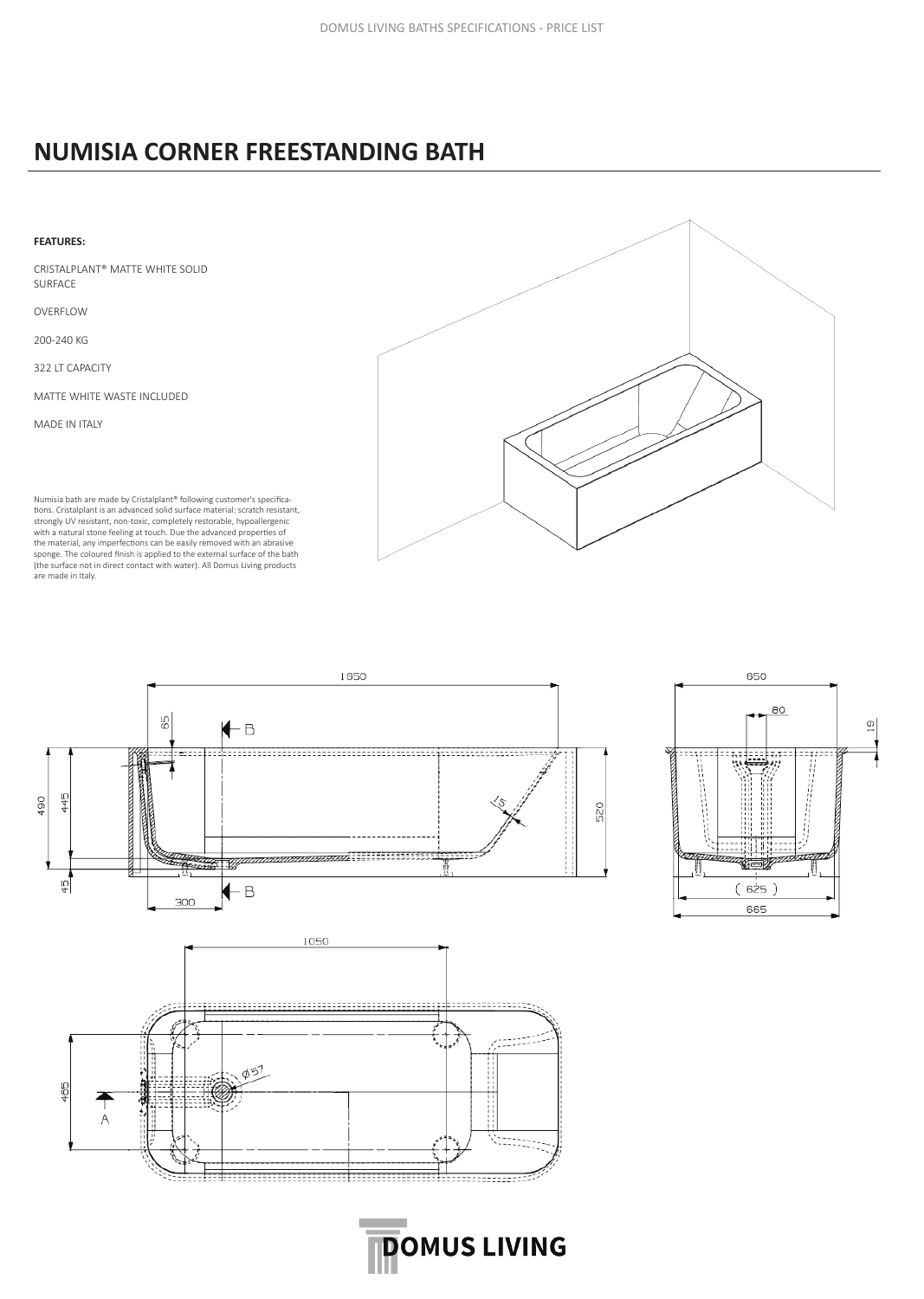## **NUMISIA CORNER FREESTANDING BATH**



| <b>MODEL - LEFT CORNER</b> | <b>CODE</b>        | <b>PRICE</b> |
|----------------------------|--------------------|--------------|
| (A) CORNER 180X90          | DI BTNUCR1800L     | \$8000       |
| (B) CORNER 200x100         | DI BTNUCR2000L     | \$8200       |
| (C) CORNER 220x110         | DI BTNUCR2200L     | \$8500       |
| (D) CORNER CUSTOM          | DDI BTNUCR-CUSTOMI | \$9200       |

| <b>MODEL - RIGHT CORNER</b> | <b>CODE</b>       | <b>PRICE</b> |
|-----------------------------|-------------------|--------------|
| (A) CORNER 180X90           | DI BTNUCR1800R    | \$8000       |
| (B) CORNER 200x100          | DI BTNUCR2000R    | \$8200       |
| (C) CORNER 220x110          | DI BTNUCR2200R    | \$8500       |
| (D) CORNER CUSTOM           | DI BTNUCR-CUSTOMR | \$9200       |